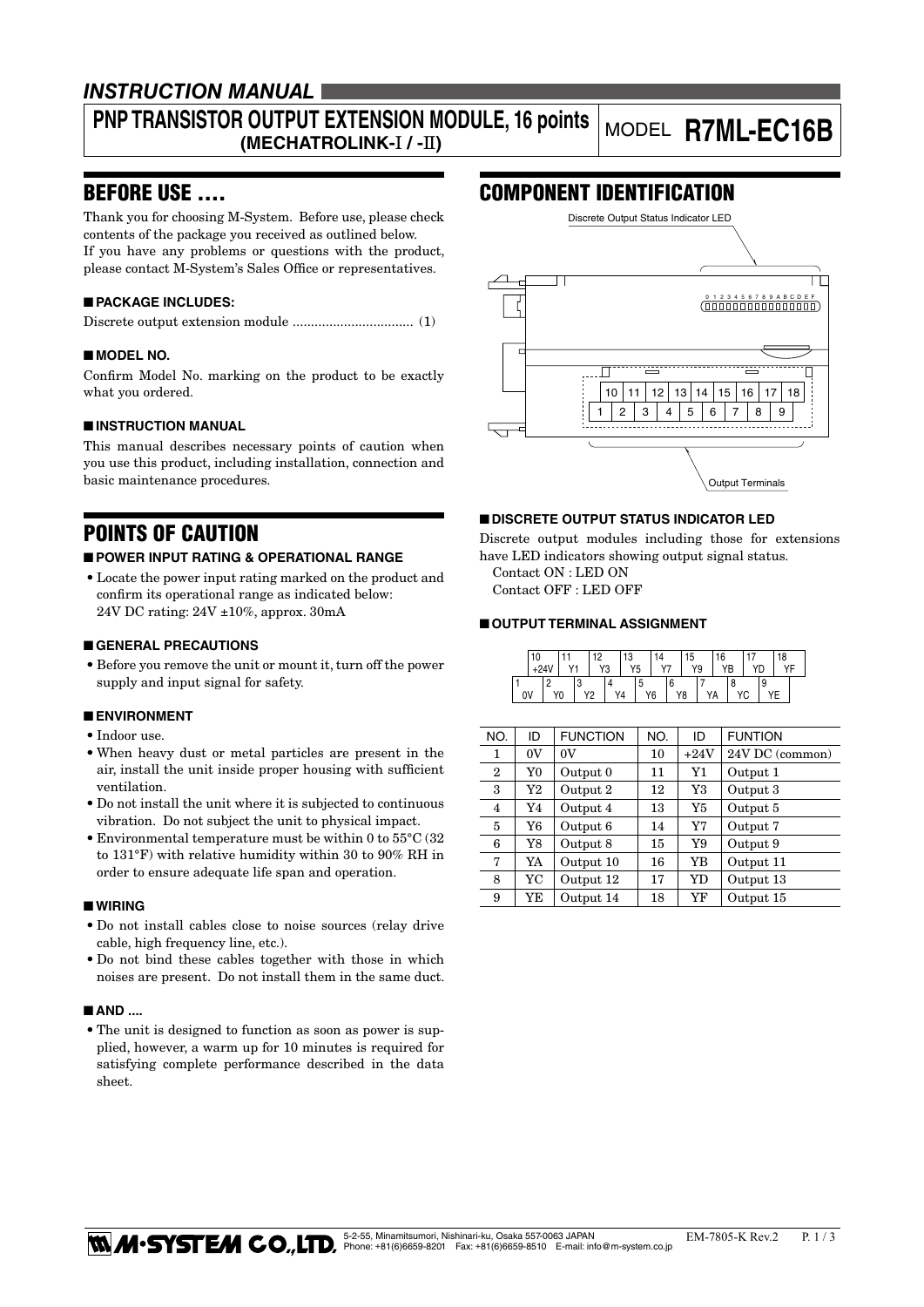# CONNECTING THE EXTENSION MODULE

- 1) Remove the extension connector cover located at the side of the basic module.
- 2) Connect the extension module.



3) Mount the combined module on a DIN rail.



# EXTERNAL DIMENSIONS unit: mm (inch)